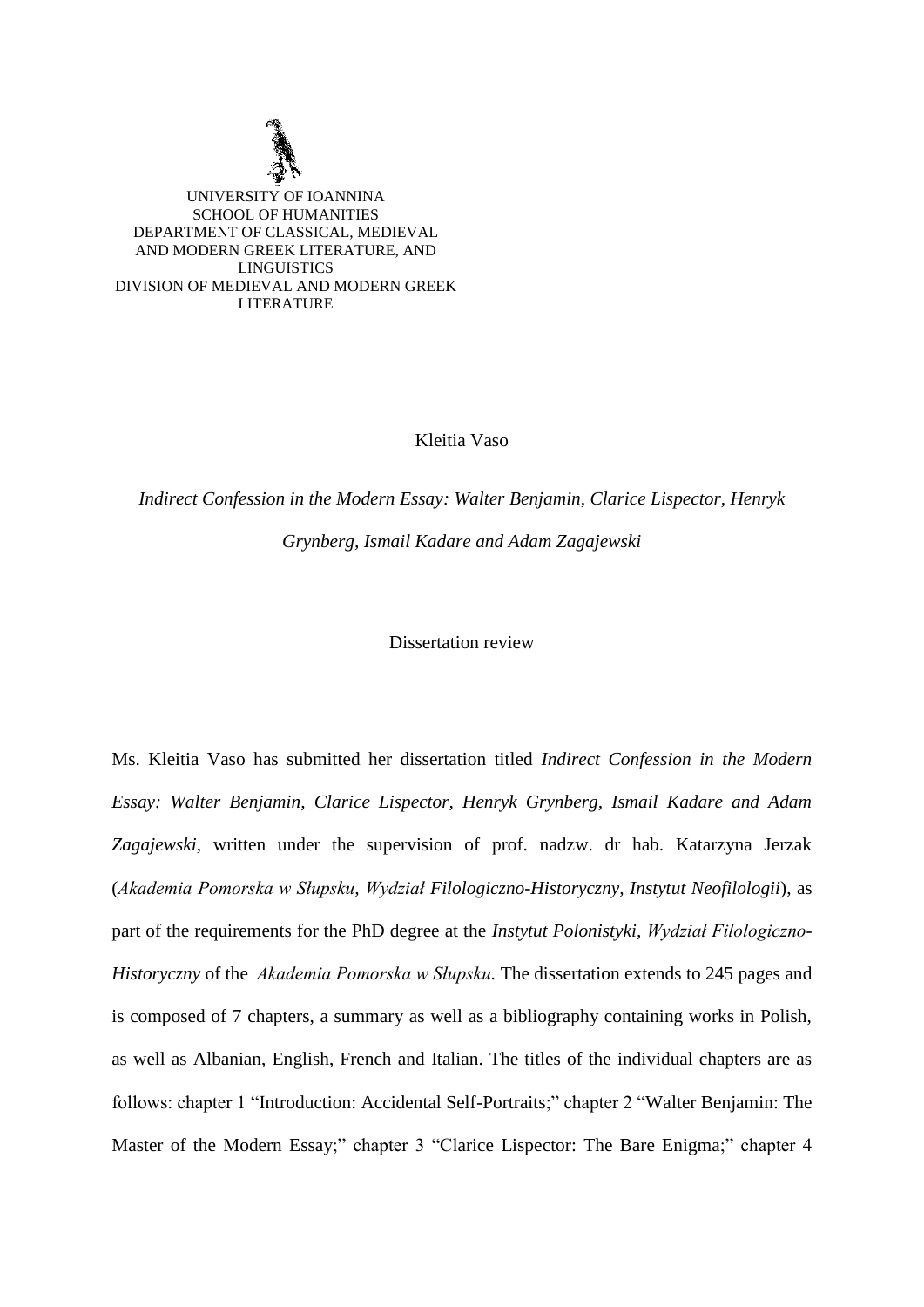"Henryk Grynberg: The Direct Voice;" chapter 5 "Ismail Kadare: The Lone Representative;" chapter 6 "Adam Zagajewski: The Contemporary "Homeless" Individual;" chapter 7 "Conclusion: Aslant."

This dissertation approaches the work of Benjamin, Lispector, Grynberg, Kadare and Zagajewski in a comparative perspective; what connects these authors is their practice of the essay, a hybrid prose form with a rather recent, yet substantial tradition in European literature. Vaso weaves one of the major conceptual threads connecting her work from the onset, arguing that the essay emerges only in modernity of which it is a characteristic genre, in that it is governed by freedom, both with regards to its form and its content. Freedom, according to Vaso, is the essay's condition and results in – while at the same time presupposing – openness: the essay can only arise in freedom, and freedom of expression at that. As is the case with any genre one attempts to approach, one is confronted with different questions and of different order, like for example, those pertaining to the essay's language, form or content, to the specificities of each tradition, or to possible ways to confront it. Vaso chooses to focus on writers whose work is defined by the way they negotiate their positioning regarding freedom, not as an abstract philosophical idea, but as an incarnated experience relating to the circumstances of their lives.

After sketching the brief history of the genre and revisiting major moments in the trajectory of the construction of its theory, Vaso proceeds to approach the work of Benjamin, an author who remains unique in the ways he redefined the essay as form. Benjamin's particularity is double: it consists, on the one hand, in the ways he creates a language which embodies free play, and in doing so gives form to the essay's major premise; on the other, it refers to the way Benjamin arrives at a seemingly unintentional self-portraiture by depicting others both as individual figures and as outcomes of the contexts in which they emerge. In this sense, Baudelaire's place in Benjamin's thought is central, since he incarnates what is essentially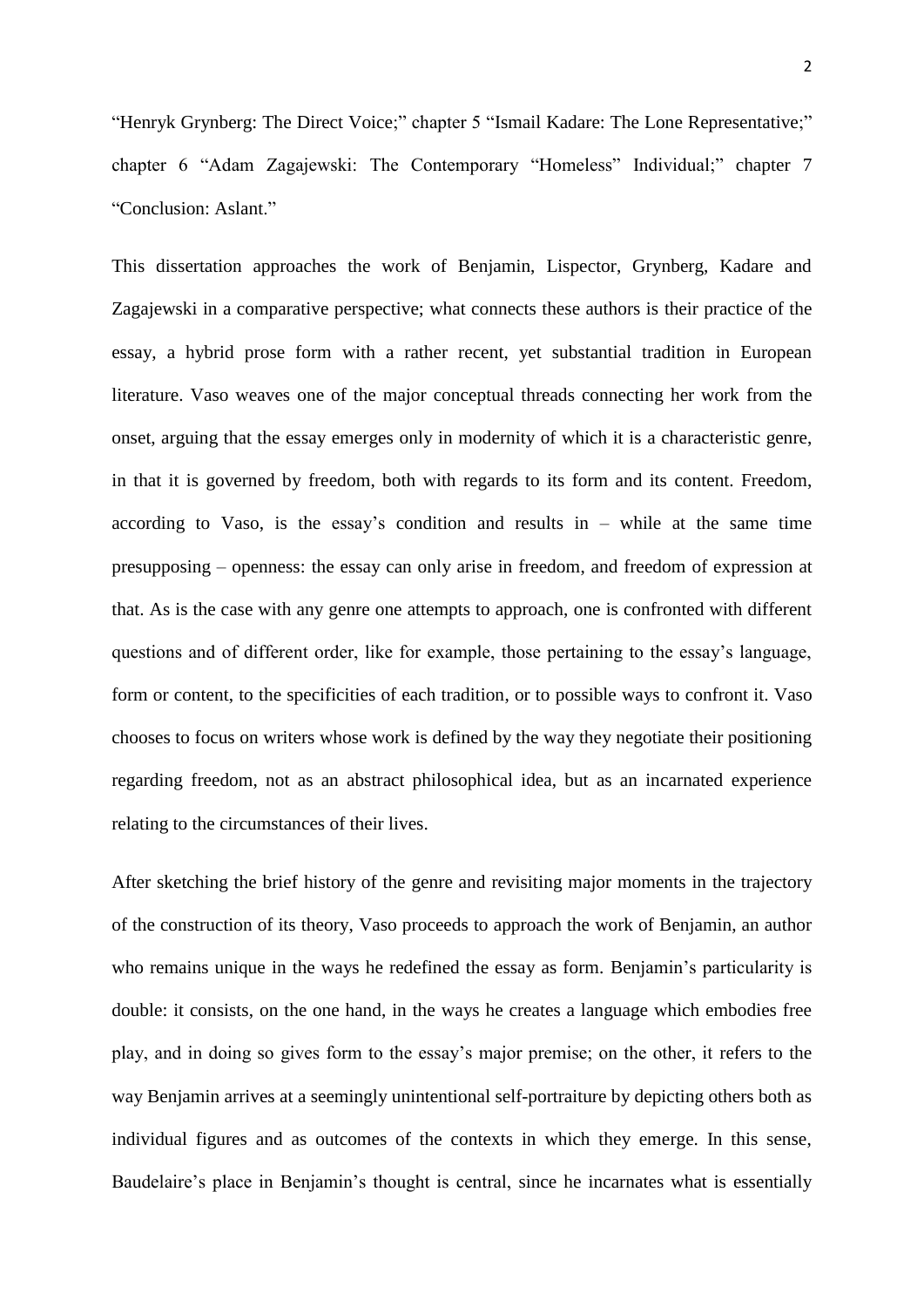modern in modern self and society, but also in that the poet allows the critic to elaborate on the formal possibilities of the essay as a modern genre.

Proceeding to examine Lispector, Vaso studies her *cronicas,* a hybrid genre, proper to the Latin American tradition, one that tests the limits between fiction and non-fiction, between reality and its representation. Lispector's work is unique in many ways, in that she creates a language through which self-portraiture emerges precisely through a persistent questioning of the possibilities of the fictional, rendering thus *cronicas* an essayistic category governed by freedom. This is what compensates, in a way, the practical base of Lispector's involvement with the genre, which however redefines the "naturalness" of "natural" inclination towards it.

The dissertation then turns to Grynberg, an author who blends the personal and the collective, the subjective experience and the objective occurrence. Unescapably marked by the Holocaust, Grynberg's writing arises as a duty, the duty to narrate. Narrative, as a way of constructing the self, permits Grynberg to negotiate (while in a sense blurring) the limits between the inevitably testimonial aspect of his endeavor and the natural literary character of creative enterprise. The essay becomes thus an exercise in resilience, and the fundamental trauma of the personal experience raises to the creative universalizability of the collective, inscribing Grynberg's project both in the historiographical and the literary canon. Vaso unveils this process in detail.

Unlike other authors examined in this study, Kadare willingly assumed the role of the national writer. Carefully positioning himself at a prominent place in the Albanian canon, Kadare has steadily negotiated his literary vocation presupposing freedom with the complexity of life under an authoritarian regime. Vaso analyzes the tension between the two, bringing to light questions of national literary history as well as questions pertaining to the possibilities of writing as resistance. A fresh portraiture of Kadare emerges through Vaso's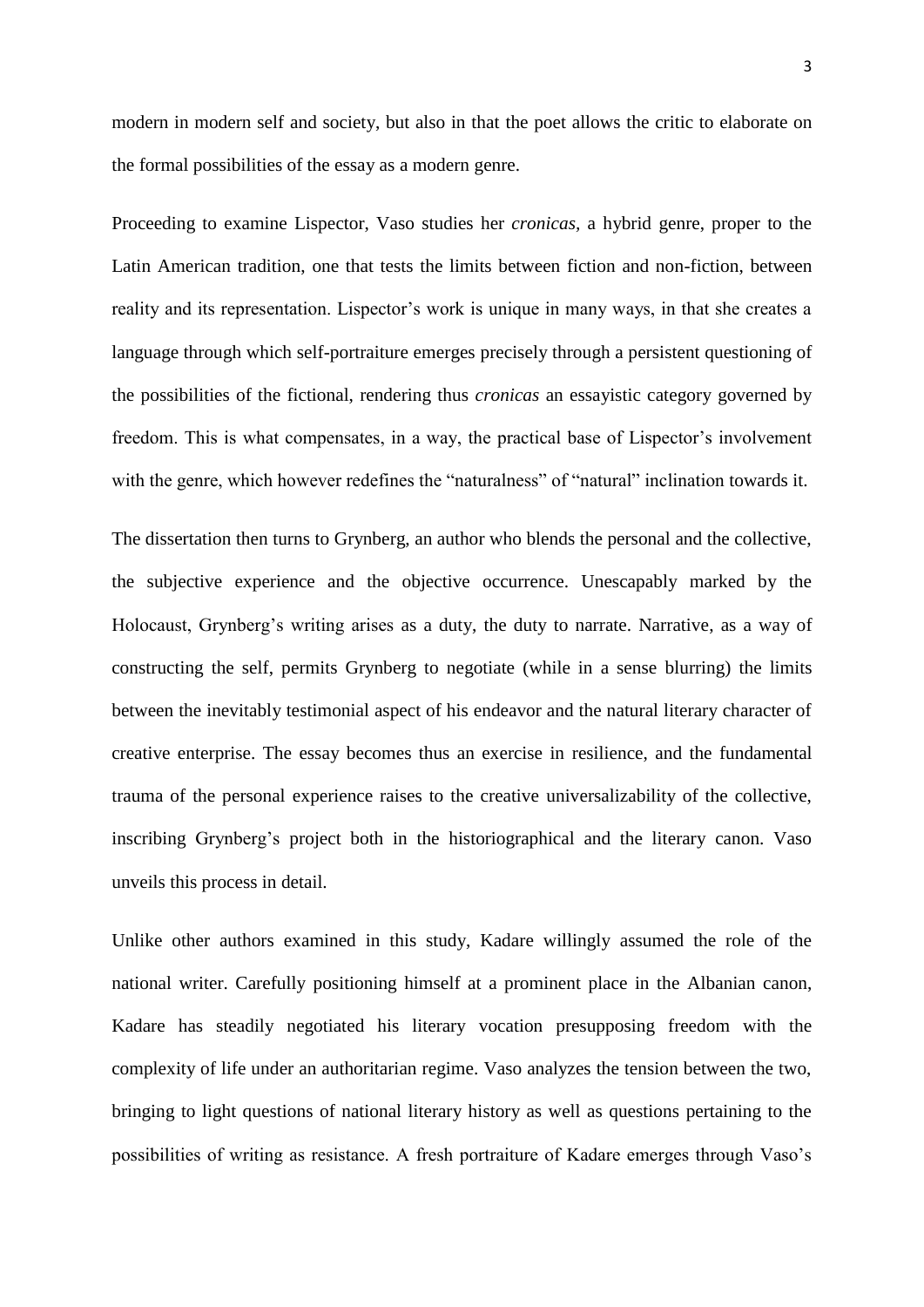subtle readings in which the author's essayistic endeavors occupy a prominent position next to his major literary production, one that shows the essay's critical role as both a creative attempt as well as a liberating one.

Another Polish writer blurs the limits between the personal and the collective as well as between the real and the imaginary. Yet Zagajewski, who completes the series of authors examined in the study, represents the homeless individual: the figure who is both in constant need to return, and whose reference point is nevertheless always dislocated. Writing becomes thus a mode to devise ways of inclusion, and Vaso approaches this tension between what has been left behind and what has been conquered through a refined reading of his work. She constructs an authorial figure whose priority is the creative power of language as it strives to bring together and make sense of the world through the individuals it endeavors to depict, while constructing a self that transcends the national while being in constant reference to it.

Vaso's study is an ambitious and inspiring project shedding light upon essential aspects of the genre of the essay in its original meaning: as an intellectual attempt, and open-ended at that. It focuses on figures rarely studied together, and does so on the basis of their origins united by the condition of freedom, a fundamental human conquest which is argued to be the essay's foundational condition. Having experienced the various ways through which political and personal freedom has been undermined or cancelled, the authors Vaso examines managed to transcend the historical specificity of their condition though a genre that became a redemptive force. Each chapter tellingly draws her subjects' literary portraits as these are constituted though an essayistic production which focuses on approaching various facets of life and literature, all related to the experience of exile.

This is sound scholarly work as well as a fine piece of essayistic writing itself. Original in its associations, inventive in its insights, the dissertation offers a comparative approach of